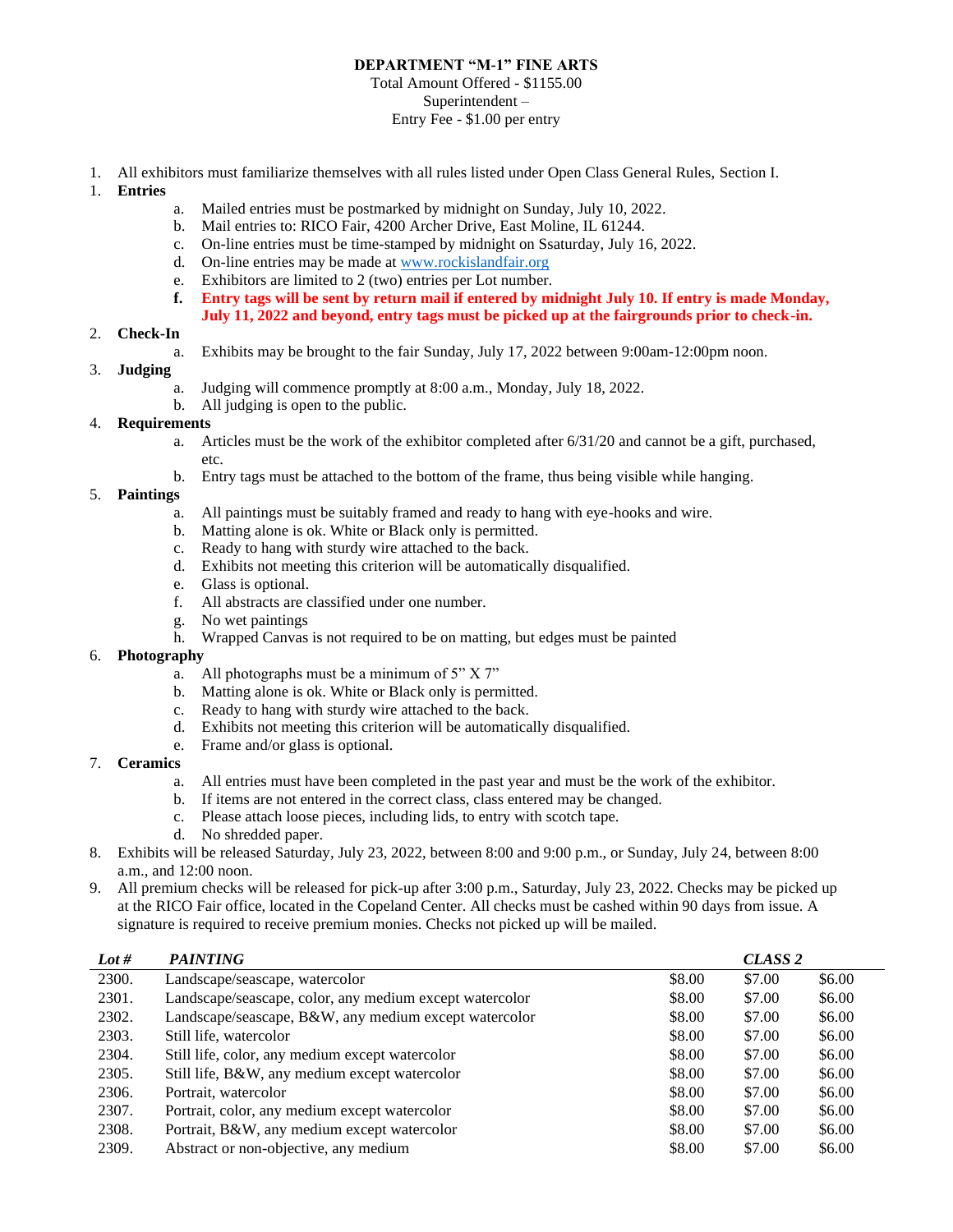| 2310. | Animals, birds, fowl, etc., any medium                                                                     | \$8.00  | \$7.00 | \$6.00 |
|-------|------------------------------------------------------------------------------------------------------------|---------|--------|--------|
| 2311. | Miniatures, $5''$ X 7" and less in size                                                                    | \$8.00  | \$7.00 | \$6.00 |
| 2312. | Any picture not listed, any medium except watercolor Superintendent will<br>review for correct class entry | \$8.00  | \$7.00 | \$6.00 |
| 2313. | <b>Best of Show</b>                                                                                        | Rosette |        |        |
| 2314. | Honorable Mention                                                                                          | Ribbon  |        |        |

| Lot # | <b>PAINTING - MISCELLANEOUS</b>                                          |               | CLASS 3 |        |
|-------|--------------------------------------------------------------------------|---------------|---------|--------|
| 2315. | Non-canvas items, any item except gourds                                 | \$8.00        | \$7.00  | \$6.00 |
| 2316. | Computer art                                                             | \$8.00        | \$7.00  | \$6.00 |
| 2317. | Paint-by-Number                                                          | \$8.00        | \$7.00  | \$6.00 |
| 2318. | Adult Coloring page                                                      | \$8.00        | \$7.00  | \$6.00 |
| 2319. | Manga, cartooning, caricature, any type, any medium,                     | \$8.00        | \$7.00  | \$6.00 |
| 2320. | Drawing, any media not named                                             | \$8.00        | \$7.00  | \$6.00 |
| 2321. | Picture, any media not named i.e. jewels, seeds, crystals, mosaics, etc. | \$8.00        | \$7.00  | \$6.00 |
| 2322. | <b>Best of Show</b>                                                      | Rosette       |         |        |
| 2323. | Honorable Mention                                                        | <b>Ribbon</b> |         |        |

| Lot # | <b>PHOTOGRAPHY</b>                                                   |               | CLASS <sub>4</sub> |        |
|-------|----------------------------------------------------------------------|---------------|--------------------|--------|
| 2324. | Action, subject in motion, 1 photo                                   | \$8.00        | \$7.00             | \$6.00 |
| 2325. | Birds, any type, 1 photo                                             | \$8.00        | \$7.00             | \$6.00 |
| 2326. | Black and white, 1 photo                                             | \$8.00        | \$7.00             | \$6.00 |
| 2327. | Botanical, 1 photo                                                   | \$8.00        | \$7.00             | \$6.00 |
| 2328. | Botanical – Lillies, 1 photo                                         | \$8.00        | \$7.00             | \$6.00 |
| 2329. | Color – predominately yellow, can include shades $\&$ tints, 1 photo | \$8.00        | \$7.00             | \$6.00 |
| 2330. | Illinois, 1 photo, label as to place or description                  | \$8.00        | \$7.00             | \$6.00 |
| 2331. | Insects, moths, butterflies, 1 photo                                 | \$8.00        | \$7.00             | \$6.00 |
| 2332. | Landscapes $-$ snow and/or ice, 1 photo                              | \$8.00        | \$7.00             | \$6.00 |
| 2333. | Landscapes – rivers and streams, 1 photo                             | \$8.00        | \$7.00             | \$6.00 |
| 2334. | Lonely & forgotten objects, 1 photo                                  | \$8.00        | \$7.00             | \$6.00 |
| 2335. | Rural – photo must feature a fence, 1 photo                          | \$8.00        | \$7.00             | \$6.00 |
| 2336. | "Selfie", one subject, 1 photo                                       | \$8.00        | \$7.00             | \$6.00 |
| 2337. | "Selfie", 2 or more subjects, 1 photo                                | \$8.00        | \$7.00             | \$6.00 |
| 2338. | Shadows, 1 photo                                                     | \$8.00        | \$7.00             | \$6.00 |
| 2339. | Vintage – Farm tractors or implements, 1 photo                       | \$8.00        | \$7.00             | \$6.00 |
| 2340. | Vintage $-$ Clothesline, 1 photo                                     | \$8.00        | \$7.00             | \$6.00 |
| 2341. | Weather – Stormy Weather, any season, 1 photo                        | \$8.00        | \$7.00             | \$6.00 |
| 2342. | <b>Best of Show</b>                                                  | Rosette       |                    |        |
| 2343. | <b>Honorable Mention</b>                                             | <b>Ribbon</b> |                    |        |

| Lot # | <i>WOOD/SCULPTURE</i>                                                        |               | CLASS 5            |        |
|-------|------------------------------------------------------------------------------|---------------|--------------------|--------|
| 2344. | Wooden piece, hand carved                                                    | \$8.00        | \$7.00             | \$6.00 |
| 2345. | Wooden piece, machine cut                                                    | \$8.00        | \$7.00             | \$6.00 |
| 2346. | Leather piece                                                                | \$8.00        | \$7.00             | \$6.00 |
| 2347. | Sculpture piece, any media                                                   | \$8.00        | \$7.00             | \$6.00 |
| 2348. | Metalcraft, 1 piece                                                          | \$8.00        | \$7.00             | \$6.00 |
| 2349. | <b>Best of Show</b>                                                          | Rosette       |                    |        |
| 2350. | Honorable Mention                                                            | <b>Ribbon</b> |                    |        |
|       |                                                                              |               |                    |        |
| Lot # | <b>FIBER</b>                                                                 |               | CLASS 6            |        |
| 2351. | Basket, natural fiber, under 12" in diameter, measured across top edge       | \$8.00        | \$7.00             | \$6.00 |
| 2352. | Basket, natural fiber, 12" - 16" in diameter, measured across top edge       | \$8.00        | \$7.00             | \$6.00 |
| 2353. | Basket, natural fiber, 16" and greater in diameter, measured across top edge | \$8.00        | \$7.00             | \$6.00 |
| 2354. | <b>Best of Show</b>                                                          | Rosette       |                    |        |
| 2355. | Honorable Mention                                                            | Ribbon        |                    |        |
|       |                                                                              |               |                    |        |
| Lot # | <b>CERAMICS</b>                                                              |               | CLASS <sub>7</sub> |        |
| 2356. | China Paint                                                                  | \$8.00        | \$7.00             | \$6.00 |
|       |                                                                              |               |                    |        |